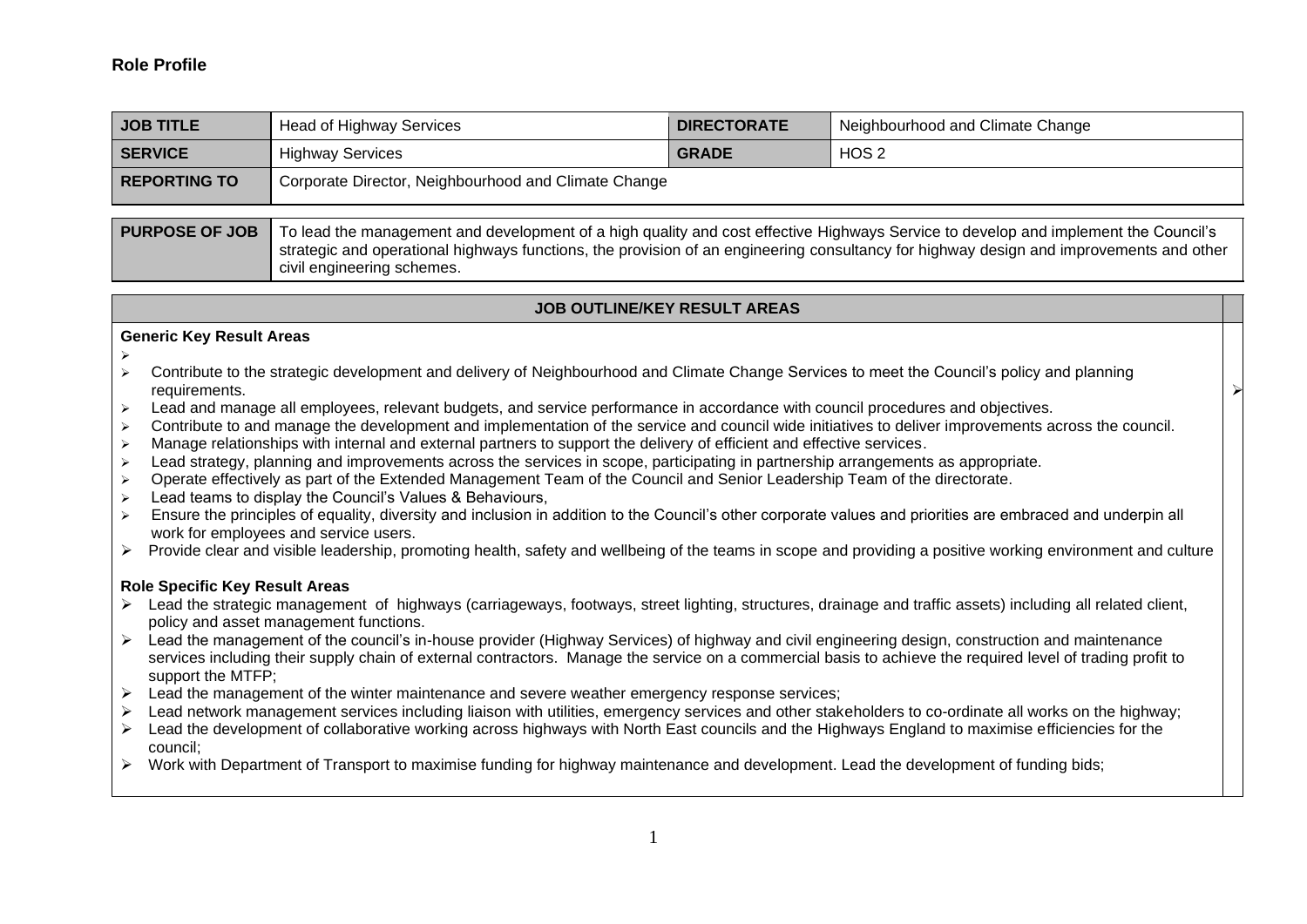# **Role Profile**

- ➢ Lead the management and delivery of flood prevention including all associated strategies, plans and schemes. Work with partners, including the Environment Agency and Northumbrian Water to reduce flood risk in County Durham and maximise external funding for flood prevention schemes;
- ➢ Lead the management of the highway maintenance programme including the identification and prioritisation of programmed maintenance schemes;
- ➢ Lead the management of highway safety inspections, reactive and routine maintenance;
- $\triangleright$  Lead the management and delivery of highway enforcement;
- ➢ Manage the service on a commercial basis to achieve the required level of trading profit to support the MTFP
- ➢ Lead the management and control of the council's central stores provision.
- ➢ Lead the management of the Public Rights of Way Network across County Durham.